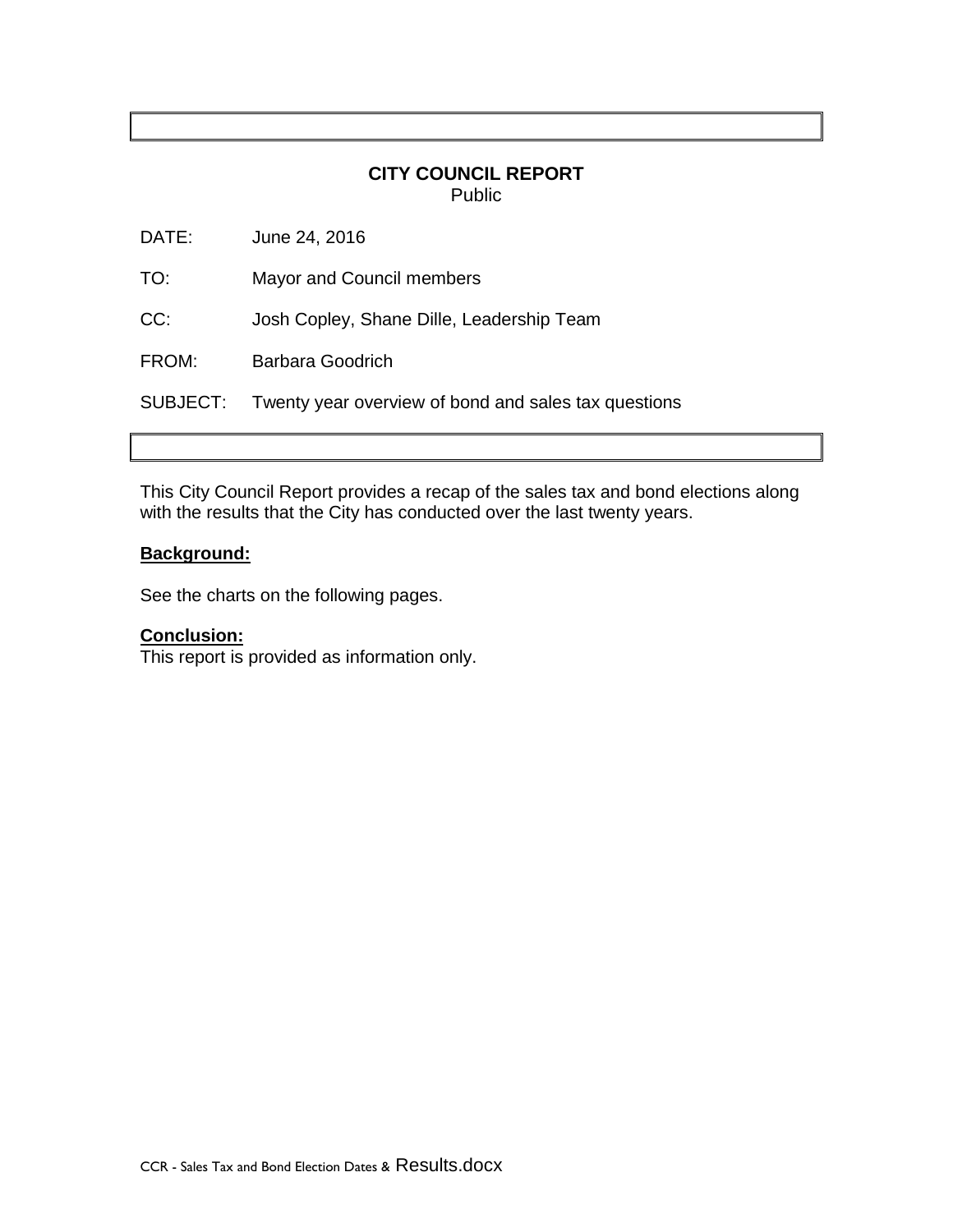## BOND QUESTIONS FROM 1996 FORWARD

| <b>ELECTION DATE</b> | <b>QUESTION</b>                                             | <b>AMOUNT</b> | <b>PASS/FAIL</b> |
|----------------------|-------------------------------------------------------------|---------------|------------------|
| 11/5/1996            | Improving Various Parks and Recreation Services             | \$8,200,000   | <b>PASS</b>      |
| 5/16/2000            | <b>Tank Farm Railroad Overpass</b>                          | \$16,000,000  | <b>FAIL</b>      |
| 5/18/2004            | U.S. Geological Survey Campus Facilities Construction       | \$61,200,000  | <b>PASS</b>      |
|                      | and/or Renovation                                           |               |                  |
| 5/18/2004            | Reclaimed Water System and Related Wastewater               | \$23,100,000  | <b>PASS</b>      |
|                      | <b>System Improvements</b>                                  |               |                  |
| 5/18/2004            | <b>Water Wells</b>                                          | \$8,500,000   | <b>PASS</b>      |
| 5/18/2004            | Water Rights Acquisition and/or Water Development           | \$15,000,000  | <b>PASS</b>      |
| 5/18/2004            | Fire Fighting Facilities and Acquisition of Emergency       | \$16,800,000  | <b>PASS</b>      |
|                      | Response Vehicles and Equipment                             |               |                  |
| 5/18/2004            | Neighborhood Open Space and FUTS Land Acquisition           | \$7,600,000   | <b>PASS</b>      |
| 5/18/2004            | Regional Open Space - Observatory Mesa Land                 | \$5,500,000   | <b>PASS</b>      |
|                      | Acquisition                                                 |               |                  |
| 5/18/2004            | McMillan Mesa Open Space Land Acquisition                   | \$10,100,000  | <b>FAIL</b>      |
| 5/18/2004            | Multi-Generational Recreation Center: Expansion or New      | \$6,100,000   | <b>PASS</b>      |
|                      | Construction                                                |               |                  |
| 5/18/2004            | Municipal Swimming/Aquatic Center Construction              | \$8,600,000   | <b>PASS</b>      |
| 5/18/2004            | Lake Mary Regional Park and Other Parks Land                | \$2,800,000   | <b>PASS</b>      |
|                      | Acquisitions                                                |               |                  |
| 5/18/2004            | <b>Continental Park Recreational Field Development</b>      | \$3,100,000   | <b>FAIL</b>      |
| 5/18/2004            | Snow Play Area Development                                  | \$4,100,000   | <b>FAIL</b>      |
| 11/2/2010            | <b>Municipal Court House</b>                                | \$23,000,000  | <b>FAIL</b>      |
| 11/2/2010            | Municipal Services Maintenance Canter                       | \$42,000,000  | <b>FAIL</b>      |
| 11/2/2010            | <b>Public Safety/City Operations Communications Systems</b> | \$4,720,000   | <b>PASS</b>      |
| 11/2/2010            | <b>Street and Utilities Improvements</b>                    | \$16,500,000  | <b>PASS</b>      |
| 11/6/2012            | Forest Health and Water Supply Protection Project           | \$10,000,000  | <b>PASS</b>      |
| 11/6/2012            | <b>Core Services Maintenance Facility</b>                   | \$14,000,000  | <b>PASS</b>      |
| 11/4/2014            | Road Repair and Street Safety Initiative                    | \$20,000,000  | <b>PASS</b>      |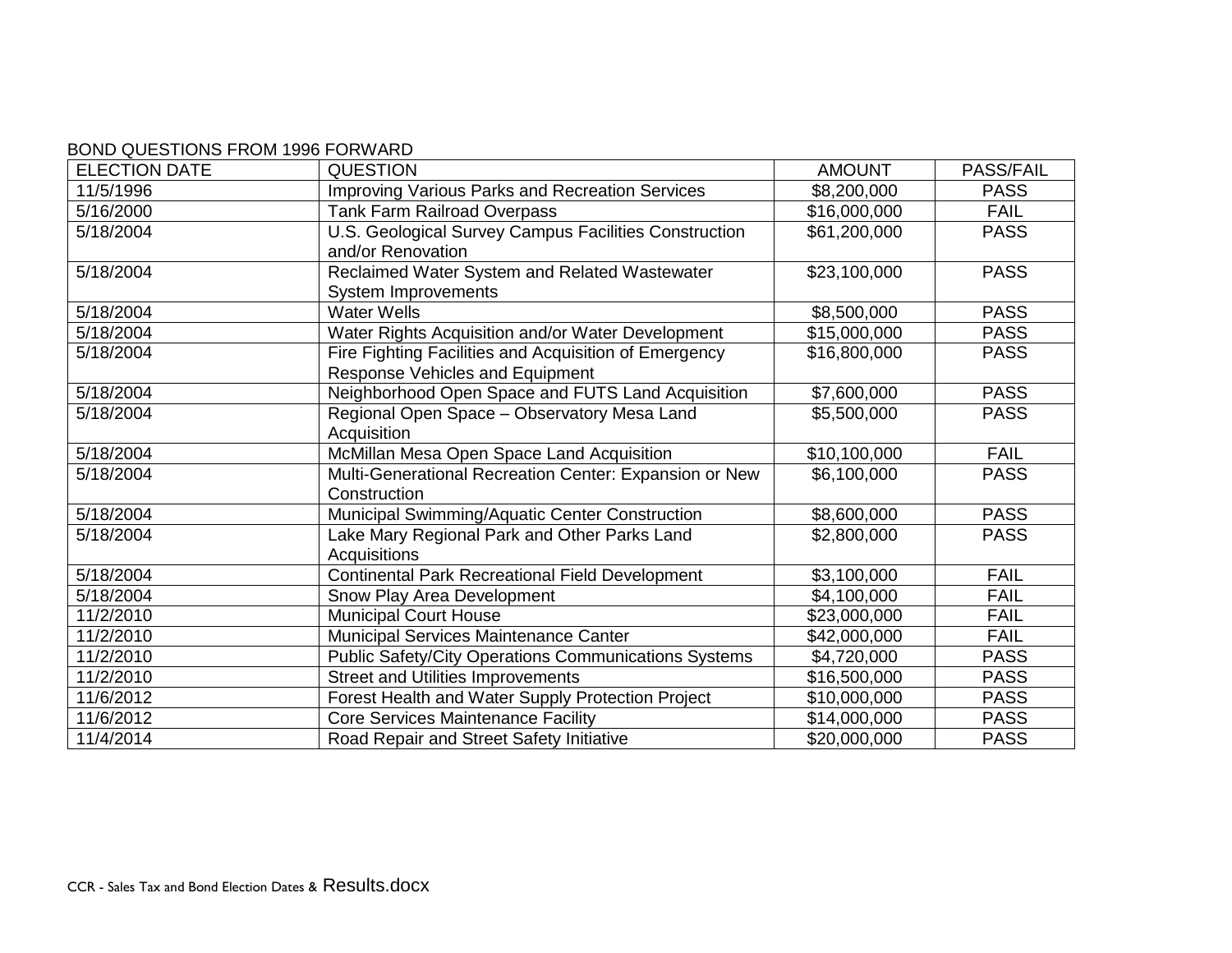| <b>ELECTION DATE</b> | <b>QUESTION</b>                             | <b>AMOUNT</b>       | <b>TERM &amp;</b> | <b>PASS/FAIL</b> |
|----------------------|---------------------------------------------|---------------------|-------------------|------------------|
|                      |                                             |                     | Expiration        |                  |
| 3/5/1996             | Prop 401 Extension of the BBB Tax           | 2.00%               | 15 Years (2013)   | <b>PASS</b>      |
| 3/5/1996             | Prop 402 Authority to Pledge Excise Tax     |                     |                   |                  |
|                      | to Bonds Issued for                         | Authorization       | 10 Years          | <b>FAIL</b>      |
|                      | <b>Transportation/Conservation Purposes</b> | Only                |                   |                  |
| 3/5/1996             | Prop 403 Increase of Sales Tax for          | 1.00%               | 10 Years          | <b>FAIL</b>      |
|                      | <b>Transportation/Conservation Purposes</b> |                     |                   |                  |
| 5/16/2000            | Prop 400 Safe-To-School                     | 0.08%               | 20 Years (2020)   | <b>PASS</b>      |
| 5/16/2000            | Prop 401A/401B Fourth Street Railroad       | 0.16%               | 20 Years (2020)   | <b>PASS</b>      |
|                      | Overpass and Bonding Authority              |                     |                   |                  |
| 5/16/2000            | Prop 402 Transit Service Enhancements       | $0.084\% - 0.175\%$ | 10 Years (2010)   | <b>PASS</b>      |
| 5/16/2000            | Prop 403 Traffic Flow and Safety            | 0.186%              | 20 Years (2020)   | <b>PASS</b>      |
|                      | Improvements                                |                     |                   |                  |
| 5/16/2000            | <b>Tank Farm Railroad Overpass</b>          | 0.074%              | 20 Years          | <b>FAIL</b>      |
| 5/21/2002            | Prop 400 Extension of one percent City      | 1.00%               | 10 Years (2014)   | <b>PASS</b>      |
|                      | sales tax                                   |                     |                   |                  |
| 5/16/2006            | Prop 401 Make City Sales One Percent        | 1.00%               | Permanent         | <b>FAIL</b>      |
|                      | Tax Permanent "Sunset Provision"            |                     |                   |                  |
| 5/16/2006            | Prop 403 Increase of Sales Tax for          | 0.33%               | Permanent         | <b>FAIL</b>      |
|                      | <b>Public Transit Purposes</b>              |                     |                   |                  |
| 5/20/2008            | Prop 401 Transit Sales Tax Levy             | 0.175%              | 10 Year Extension | <b>PASS</b>      |
|                      | Extension (NAIPTA Facilities)               |                     | (2020)            |                  |
| 5/20/2008            | Prop 402 Transit Sales Tax Levy             | 0.02%               | 10 Years (2020)   | <b>PASS</b>      |
|                      | Increase (NAIPTA Hybrid Buses)              |                     |                   |                  |
| 5/20/2008            | Prop 403 Transit Sales Tax Levy             | 0.02%               | 10 Years (2020)   | <b>PASS</b>      |
|                      | Increase (NAIPTA Increase in Routes)        |                     |                   |                  |
| 5/20/2008            | Prop 404 Transit Sales Tax Levy             | 0.04%               | 10 Years (2020)   | <b>PASS</b>      |
|                      | Increase (NAIPTA Increase in New            |                     |                   |                  |
|                      | Service)                                    |                     |                   |                  |